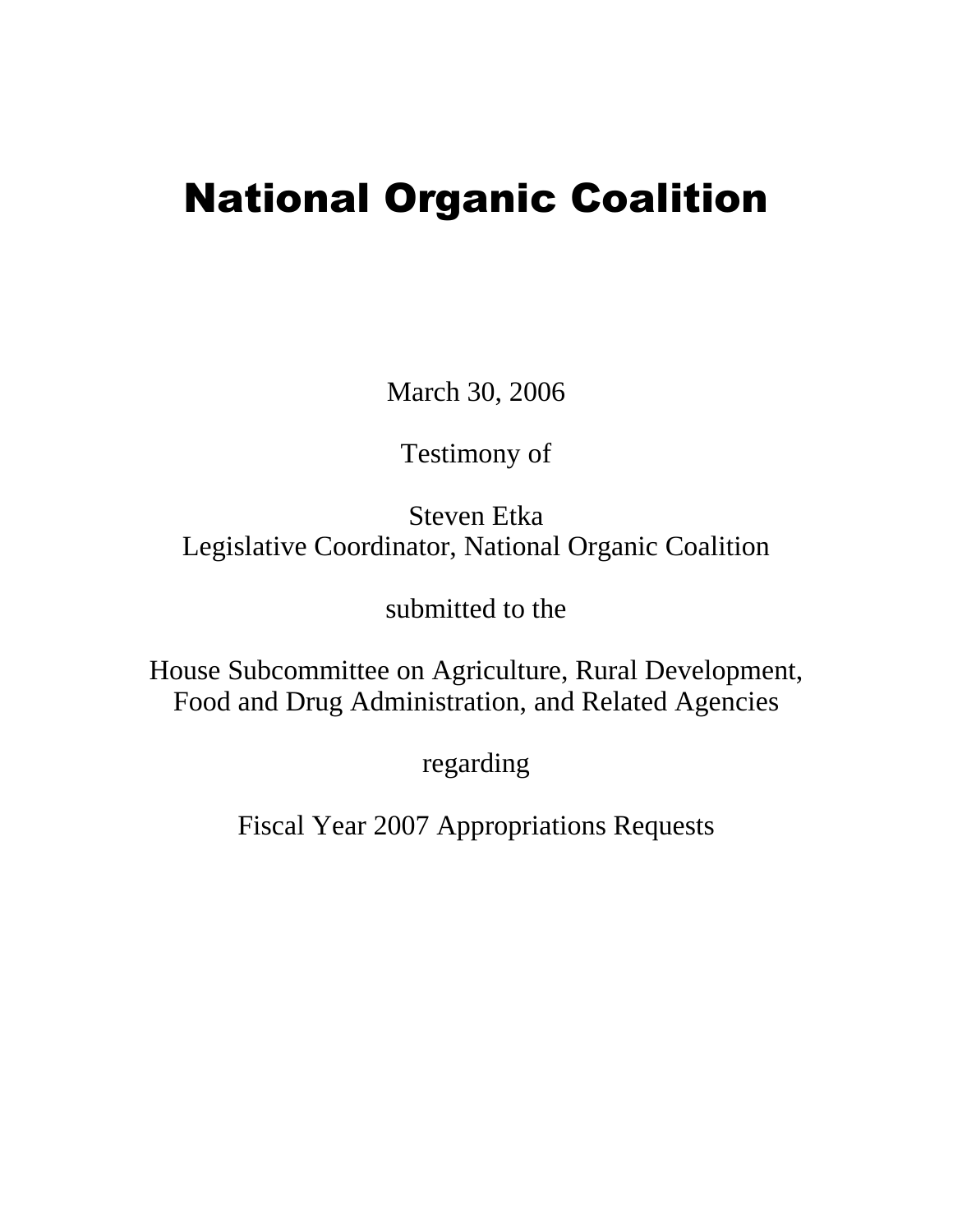March 30, 2006

Subcommittee on Agriculture, Rural Development, Food and Drug Administration, and Related Agencies Committee on Appropriations 2362A U.S. House of Representatives Rayburn House Office Building Washington D.C. 20515-6016 Attn: Jamie Swafford

I, Steven Etka, I have not received any federal grants or contracts in Fiscal Years 2004, 2005 or 2006.

However, one member organization of the National Organic Coalition received a small multi-year grant which concluded in November of 2005. Specifically, the Northeast Organic Farming Association- Interstate Council received a grant of \$33,014 from the Sustainable Agriculture Research and Extension (SARE) Program at USDA/CSREES for the creation of manuals regarding organic agriculture.

Thank you,<br>Seven  $N.$  Star

Steven D. Etka Legislative Coordinator National Organic Coalition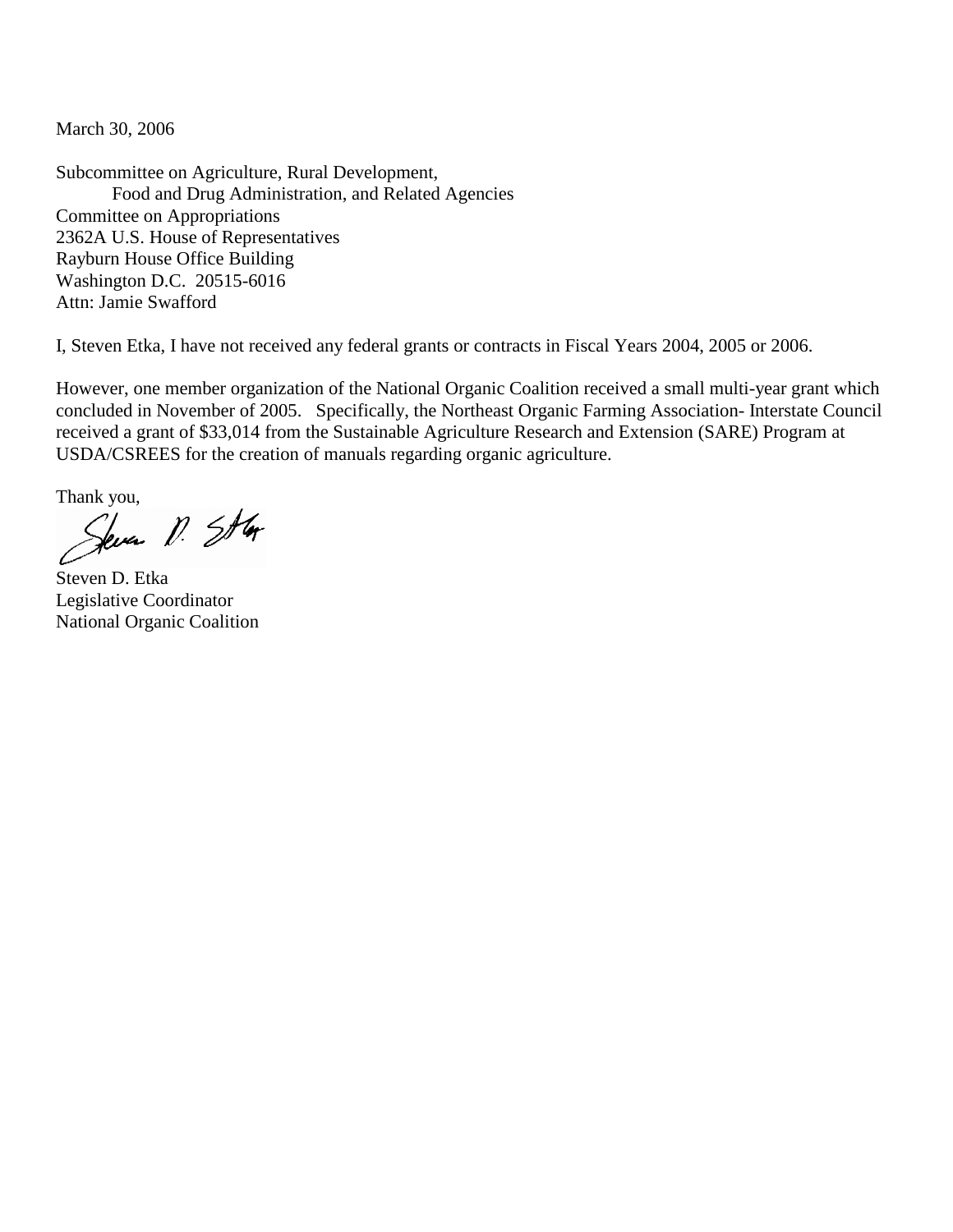Chairman Bonilla, Ranking Member DeLauro, and Members of the Subcommittee:

My name is Steven Etka. I am submitting this testimony on behalf of the National Organic Coalition (NOC) to detail our requests for fiscal year 2007 funding for several USDA marketing, research, and conservation programs of importance to organic agriculture.

The National Organic Coalition (NOC) is a national alliance of organizations working to provide a voice for farmers, ranchers, environmentalists, consumers and others involved in organic agriculture. The current members of NOC are the Center for Food Safety, Rural Advancement Foundation International -USA, National Cooperative Grocers Association, and the Northeast Organic Farming Association -Interstate Council.

We urge the Subcommittee's strong consideration of the following funding requests for various USDA programs of importance to organic farmers, marketers and consumers:

### **USDA/ Agricultural Marketing Service (AMS)**

### *National Organic Certification Cost-Share Program Request: \$1.5 million*

In recognition of the costs to farmers and handlers associated with the process of organic certification, the National Organic Certification Cost Share program was authorized by Section 10606 of the Food Security and Rural Investment Act of 2002. In Fiscal Year 2002 initial funding of \$5 million was provided for this program through the Commodity Credit Corporation (CCC) to AMS. The assistance provided by this program has been particularly critical to small-to-medium scale farmers and handlers struggling with the costs of mandatory organic certification and required annual updates. Unfortunately, the initial CCC funding for this program has been fully expended. Therefore, we are seeking stop-gap funding of \$1.5 million from the CCC to keep the program running until the program can be reauthorized.

### *Organic Standards- Request: 3.13 million*

In Fiscal Year 2006, Congress specified funding of \$2.026 million for the AMS category of "Organic Standards." In the President's Fiscal Year 2007 budget submittal, a request was made for \$3.13 million for AMS "Organic Standards." We support the President's budget, in order to provide the National Organic Program with greater resources for certifier training, National Organic Standards Board support, enforcement, and public outreach and education on upcoming rulemaking processes.

For several years, report language has been included in the Senate report strongly urging the National Organic Program to take action on several unfulfilled statutory requirements. Specifically, the Senate report language in Fiscal Years 2004, 2005, and 2006 called on the NOP to hire an Executive Director for the National Organic Standards Board and to establish an on-going Peer Review Panel, as called for in OFPA, to provide oversight and advice to the NOP regarding the accreditation process for organic certifiers.

While progress has been slow in complying with these statutory requirements, the members of the National Organic Coalition are very pleased that an Executive Director for the National Organic Standards Board has been hired by USDA. This position is critical in helping the NOSB fulfill its statutory role, especially at time of such heavy workload for the Board. We congratulate the NOP for taking this action.

In contrast, the requirements of Section 2117 of OFPA to establish a Peer Review Panel and the further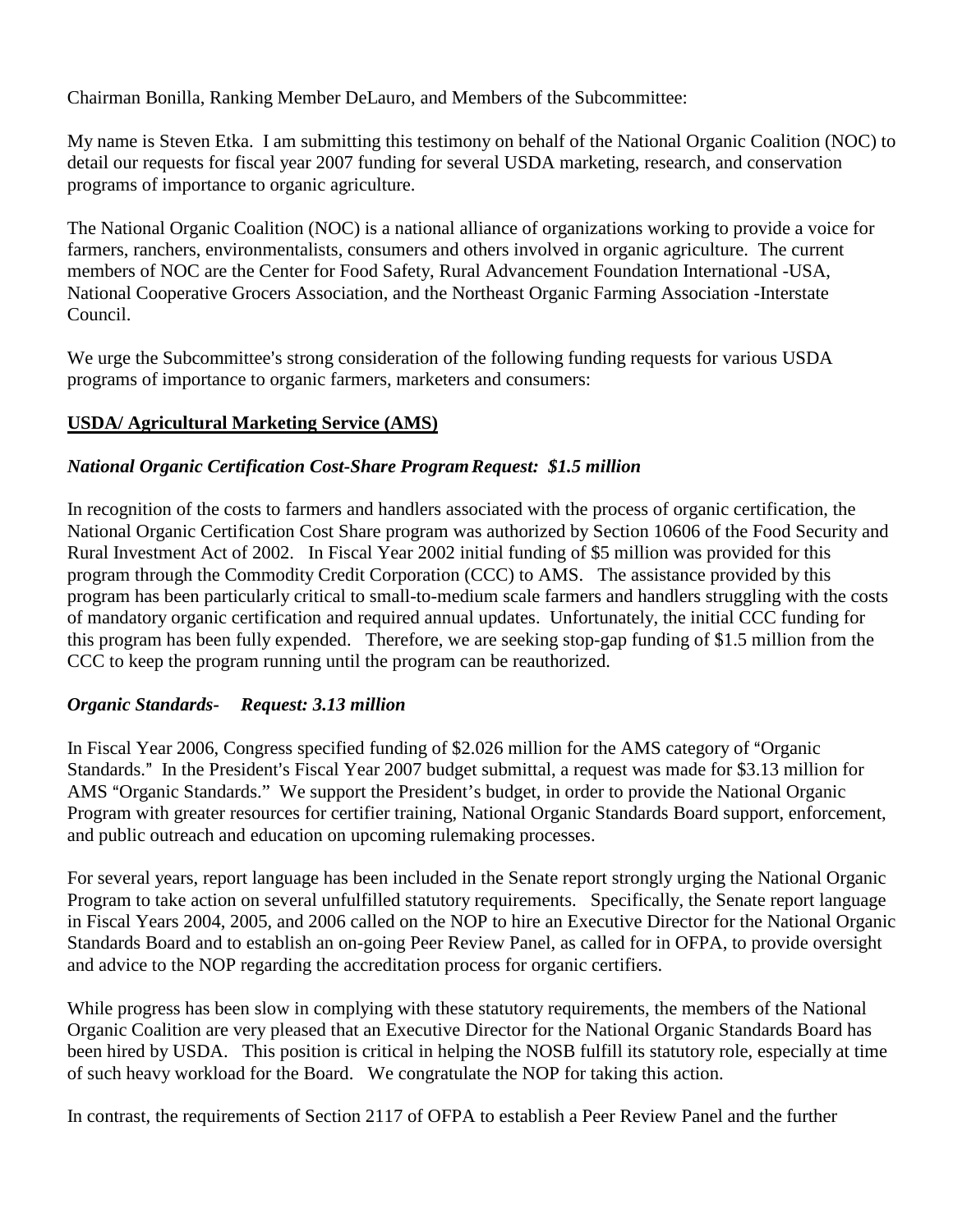requirement of Section 205.509 of the Organic rule to establish an annual Peer Review Panel have not been met by the NOP. However, we are pleased that the NOP contracted with the American National Standards Institute (ANSI) to perform an outside audit of the NOP, the results of which were presented in late 2004. The ANSI audit noted numerous technical and procedural deficiencies in the NOP's operations and suggested corrective actions in several areas. In addition, USDA's own Inspector General's office released an audit report regarding the National Organic Program in July of 2005, which was very critical of the National Organic Program's operations, and also suggested several corrective actions that could be taken by the Agency to resolve the problems. The Members of the National Organic Coalition concur with the recommendations of the ANSI and Office of Inspector General (OIG) audits, and believe that if the NOP were to implement these recommendations, it would be a significant step to resolving many of the concerns that have been raised by the organic community regard the NOP's operations.

Recently, a new National Organic Program Director was hired with significant expertise in the area of quality systems management and ISO compliance. We are very encouraged that the new Director's expertise will be helpful in guiding the NOP in implementing the ANSI and OIG audit recommendations. However, we also believe that the House and Senate Agriculture Appropriations Subcommittees should be kept informed by NOP with regular reports on their progress in complying with these recommendations. Therefore, in addition to supporting the Administration's budget request of \$3.13 million for AMS/organic standards, we are requesting that the following report language be included:

*The Committee is encouraged that the Agency has hired an Executive Director for the National Organic Standards Board (NOSB), as well as a new Director for the National Organic Program. The Committee also notes that the audits performed by the American National Standards Institute (ANSI) in 2004 and by the USDA Office of Inspector General (OIG) in 2005 made strong recommendations about changes needed in the administration of the National Organic Program. The Committee expects the Agency to take the necessary actions to comply with these recommendations, and to provide a written report to the Committee by December of 2006 regarding the progress in implementing these recommendations. In addition, the Committee expects a report regarding the complaints that the NOP has received about violations of the organic standards, and the progress of the Agency in investigating and responding to those complaints. Finally, the Committee expects the NOP to work closely with the NOSB to implement the Peer Review Panel requirements of OPFA and USDA's organic regulations.* 

### **USDA ORGANIC DATA INITIATIVES**

Authorized by Section 7407 of the 2002 Farm Bill, the Organic Production and Marketing Data Initiative states that the "Secretary shall ensure that segregated data on the production and marketing of organic agricultural products is included in the ongoing baseline of data collection regarding agricultural production and marketing." As the organic industry matures and grows at a rapid rate, the lack of national data for the production, pricing, and marketing of organic products has been an impediment to further development of the industry and to the effective functioning of many organic programs within USDA. Because of the multiagency nature of data collection within USDA, the effort to improve organic data collection and analysis must also be undertaken by several different agencies within the Department: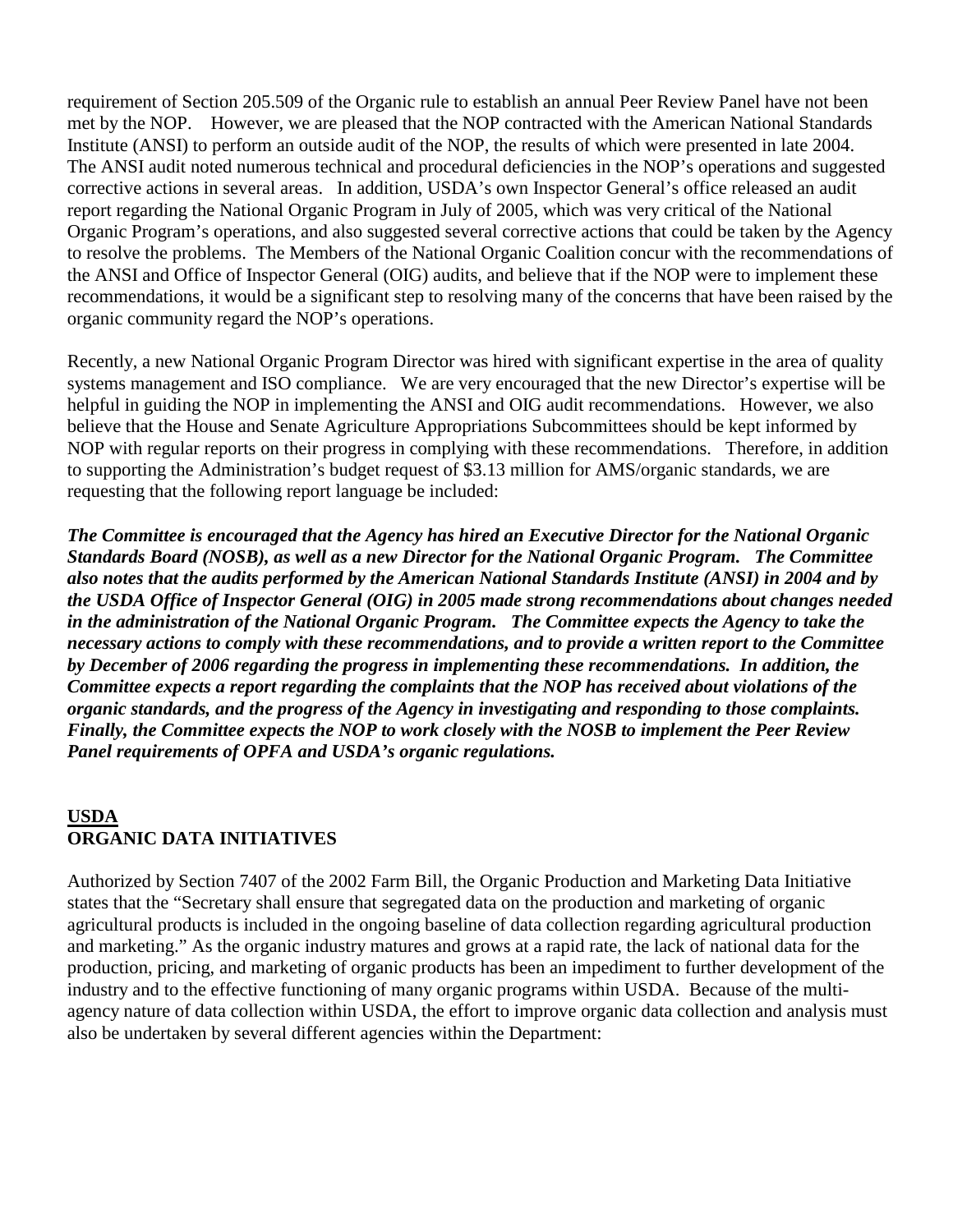### **Economic Research Service (ERS)** Request: \$750,000 *Collection and Analysis of Organic Economic Data*

In Fiscal Year 2006, Congress appropriated \$500,000 to USDA's Economic Research Service to continue the collection of valuable acreage and production data, as required by Section 7407 of the 2002 farm bill. Because increased ability to conduct economic analysis for the organic farming sector is greatly needed, we request \$750,000 to be appropriated to the USDA ERS to implement the "Organic Production and Market Data Initiative" included in Section 7407 of the 2002 farm bill.

### **Agricultural Marketing Service (AMS)**

*Organic Price Collection Request: \$1* **million**

Accurate, public reporting of agricultural price ranges and trends helps to level the playing field for producers. Wholesale and retail price information on a regional basis is critical to farmers and ranchers, but organic producers have fewer sources of price information available to them than conventional producers. Additionally, the lack of appropriate actuarial data has made it difficult for organic farmers to apply for and receive equitable federal crop insurance. AMS Market News is involved in tracking product prices for conventional agricultural products, and with funding, could broaden their efforts to include organic price data as well. We request \$1 million to be appropriated to the USDA Agricultural Marketing Service for collection of organic price information.

### **National Agriculture Statistics Service (NASS) C***ensus Follow-up/Organic Grower Survey* **Request: \$1 Request: \$1 million**

The mission of USDA's National Agricultural Statistics Service (NASS) is to provide timely, accurate, and useful statistics in service to U.S. agriculture. NASS is making an effort to expand the quantity of organic questions in the 2007 census. However, they will need to conduct a follow-up survey to collect more in-depth information on acreage, yield/production, inventory, production practices, sales and expenses, marketing channels, and demographics. Therefore**,** we are requesting \$1 million for USDA NASS.

### **USDA/ CSREES** *Organic Transitions Program Request:* **\$5 million <b>Request:** \$5 million

The Organic Transition Program, funded through the CSREES budget, is a research grant program that helps farmers surmount some of the challenges of organic production and marketing. As the organic industry grows, the demand for research on topics related to organic agriculture is experiencing significant growth as well. The benefits of this research are far-reaching, with broad applications to all sectors of U.S. agriculture, even beyond the organic sector. Yet funding for organic research is minuscule in relation to the relative economic importance of organic agriculture and marketing in this nation.

The CSREES Organic Transition Program was funded at \$2.1 million in Fiscal Year 2003, \$1.9 million in Fiscal Year 2004, and \$1.88 million for both Fiscal Years 2005 and 2006. Given the rapid increase in demand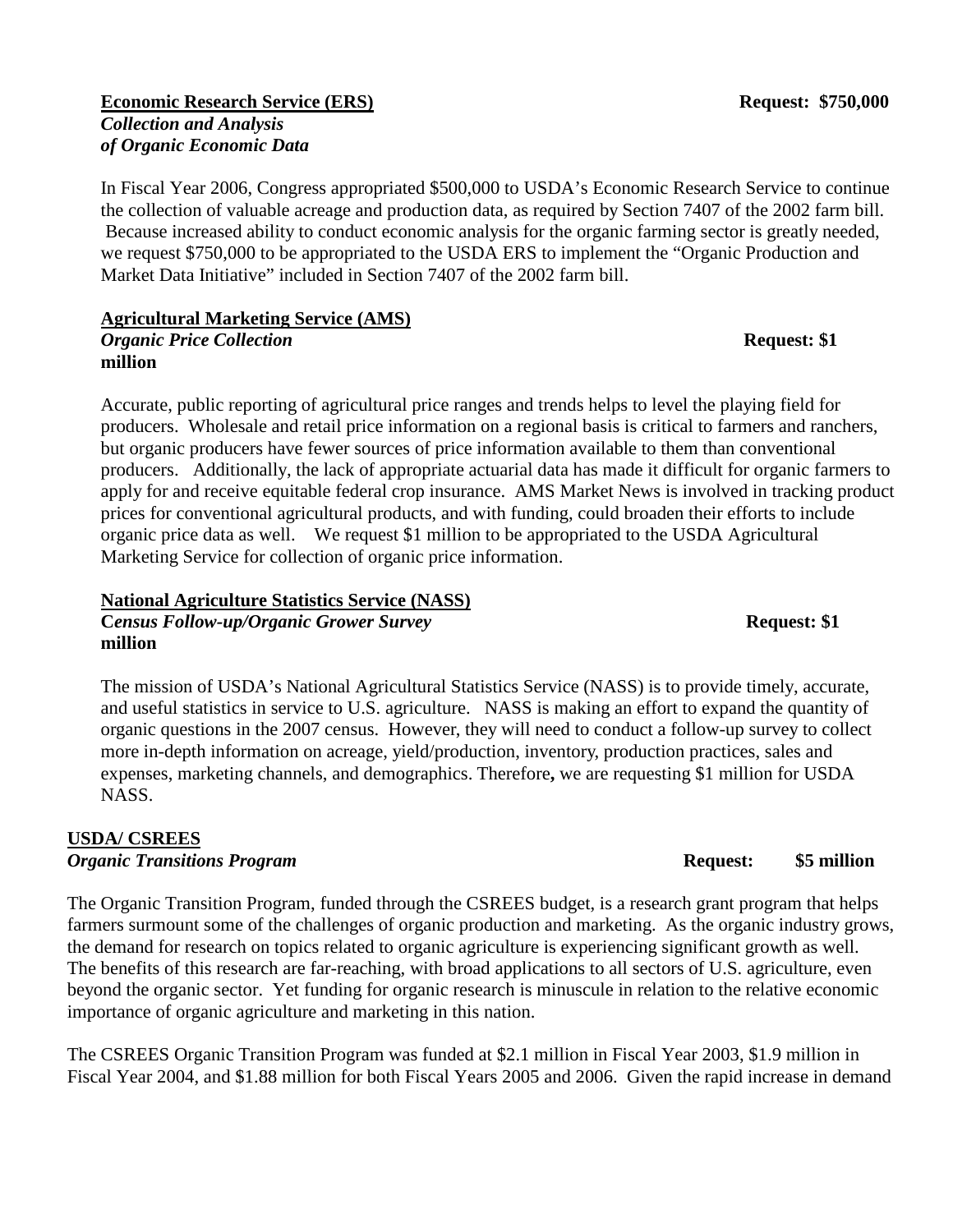for organic foods and other products, and the growing importance of organic agriculture, the research needs of the organic community are expanding commensurately. Therefore, we are requesting that the program be funded at \$5 million in Fiscal Year 2007. In addition, we are requesting that the Organic Transition Program remain a separate program, and not be subsumed within the National Research Initiative, as proposed in the President's budget.

### **USDA/CSREES**

### *National Research Initiative (NRI) Request: Language directing CSREES to add a new NRI program area to foster classical plant and animal breeding*

In recent decades, public resources for classical plant and animal breeding have dwindled, while resources have shifted toward genomics and biotechnology, with a focus on a limited set of major crops and breeds. Unfortunately, this shift has significantly curtailed the public access to plant and animal germplasm, and limited the diversity of seed variety and animal breed development. This problem has been particularly acute for organic and sustainable farmers, who seek access to germplasm well suited to their unique cropping systems and their local environment. Without renewed funding in this arena, the public capacity for plant and animal breeding will disappear.

In both of fiscal years 2005 and 2006, the Senate Agriculture Appropriations Subcommittee included report language raising concerns about this problem, and urging CSREES to give greater consideration to research needs related to classical plant and animal breeding, when setting priorities within the National Research Initiative. Despite this report language, research proposals for classical plant and animal breeding that have sought NRI funding in the past couple of years have been consistently declined. Further, the shift in NRI toward work on genomics and biotechnology continues, to the exclusion of classical plant and animal breeding.

As the nation's preeminent agricultural competitive grants program, the National Research Initiative should be funding classical plant and animal breeding activities. The NRI currently has over 30 program areas of focus. We are requesting that an additional program area be created within the NRI to foster this important research, and that this new program area be entitled, **"Classical Plant and Animal Breeding to Foster More Diverse, Energy Efficient and Environmentally Sustainable Agricultural Systems**."

**USDA/CSREES Sustainable Agriculture Research Request: \$15 million (Chapter 1)** and Education (SARE) **and S5 million (Chapter 3)** 

The SARE program has been very successful in funding on-farm research on environmentally sound and profitable practices and systems, including organic production. The reliable information developed and distributed through SARE grants have been invaluable to organic farmers. We are requesting \$15 million for Chapter 1 and \$5 million for Chapter 3 for Fiscal Year 2007.